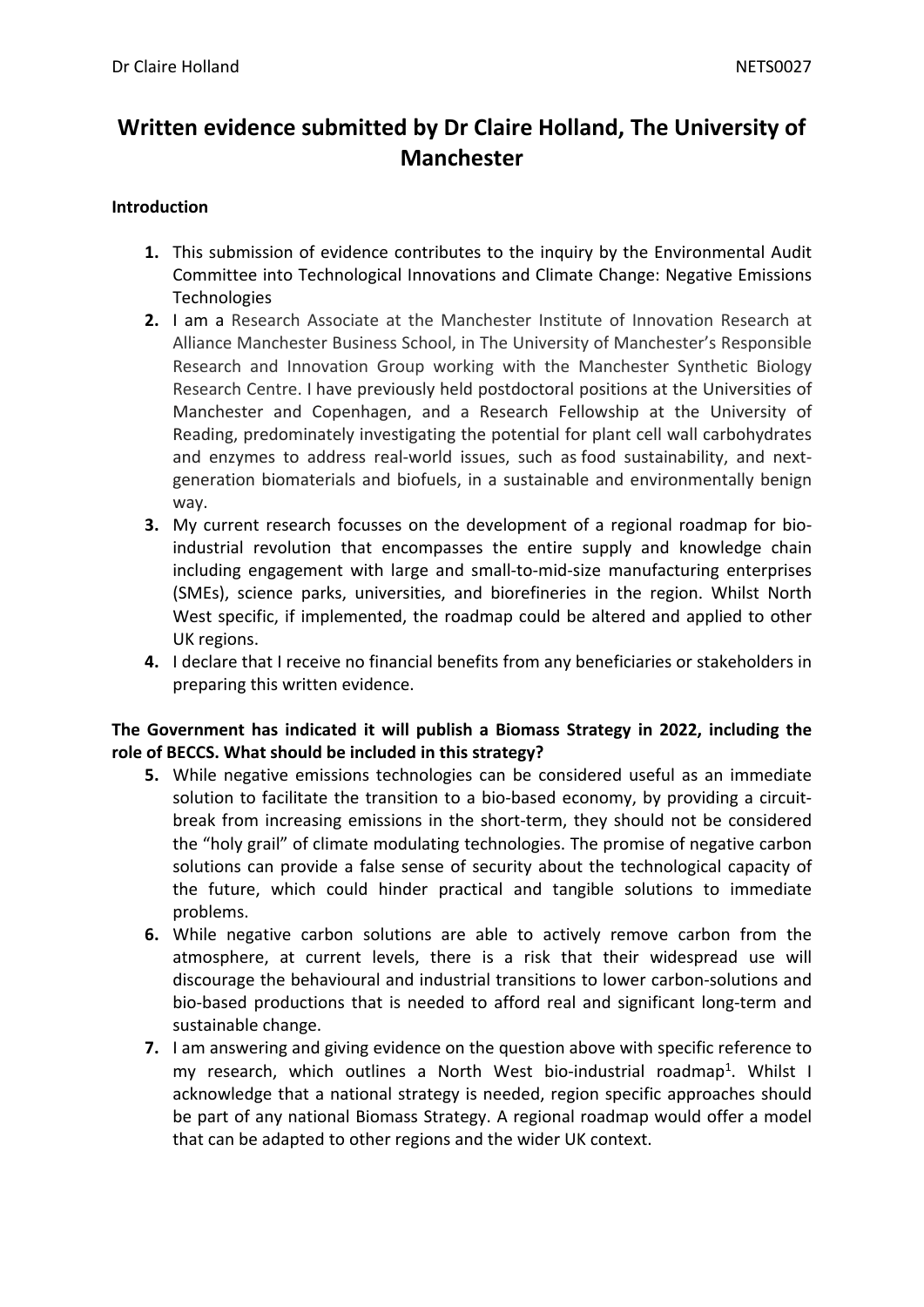- **8.** Meaningful "greening" of the UK's economic recovery requires a significant change in both behaviour and production patterns. The adoption of circular bioeconomy models – involving sharing, leasing, reusing, repairing, refurbishing and recycling<sup>2</sup> – is one way we could reduce carbon emissions whilst bolstering economic growth.
- **9.** This can be achieved through the use of interlinked biorefineries. Biorefineries are facilities that, typically, process a specific biomass feedstock and convert it into either energy or higher value products<sup>3,4</sup>. Integration of numerous biorefineries would allow both the utilisation of multiple feedstocks, but also a cascading approach to biomass processing, whereby biomass is fed into the system and is first used to generate the bio-product with the highest societal and economic value. Byproducts and waste streams of this process can then be utilised downstream to generate alternate, lower value bio-products<sup>5</sup>.
- **10.** The North West has a broad availability of bio-based feedstocks. The UK produces over 16 million tonnes of biomass waste per annum<sup>6</sup>, but biomass type and composition varies significantly between regions. The NW covers a large geographical area, with a diverse biomass supply. This ensures both year-round availability of resources, and opportunities for development of a multi-dimensional, multi-feedstock, bio-based local economy.
- **11.** For example, lignocellulosic biomass (which is of interest for products from biofuels to biomaterials to production of phenolics and other specialty chemicals) could be obtained in the NW from agricultural and forestry waste, green municipal waste, and paper waste, drawing on both the rural areas of the NW like Lancashire and Cumbria, and the large metropolitan areas of Manchester and Liverpool. Firstgeneration crops and food-feedstocks are unsuitable for large scale production of bioproducts as: (1) they typically require good agricultural land and fertile soils, which is limited<sup>7,8</sup>, and (2) competition for use can contribute to food scarcity, and inflated food and animal feed prices<sup>9</sup>. Despite concerns about food security, the Waste Resource Action Programme (WRAP) estimates  $\sim$  3.6 million tonnes of surplus food and food waste is generated annually on UK farms alone, equating to around 7.2% of total UK food production, with an economic value in the region of £1.2 billion. This could be used as a source of lignocellulose<sup>10</sup>.
- **12.** A roadmap should include 1) engagement with regional partners 2) an assessment of region-specific capacity for biomass resources 3) acceleration of business support measures to facilitate a regional pivot to bio-manufacturing and 4) decentralisation of biorefineries
- **13.** For the reasons outlined above, the Government should include a specific, regional and targeted road map for the North West in its 2022 Biomass Strategy.

### **Actions that the Government should take**

**14. The Government's plans for its 2022 Biomass Strategy must include specific regional strategies. The Government should engage the Department for Levelling Up, Housing and Communities and the Department for Business, Energy and Strategy in this strategy, but crucially the government should seek active engagement with regional leaders, organisations and industry to inform its roadmap (more in point 17).**